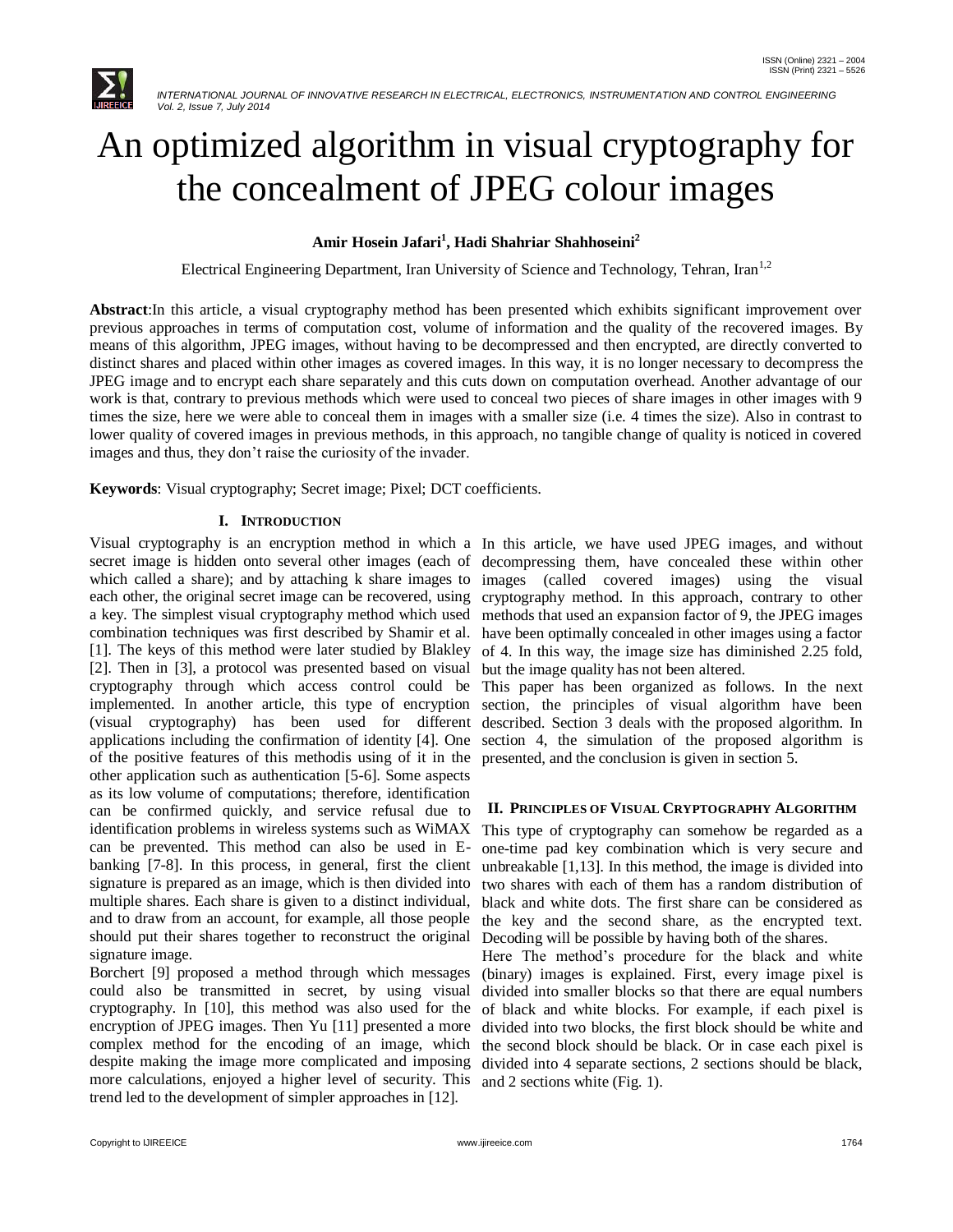

 *INTERNATIONAL JOURNAL OF INNOVATIVE RESEARCH IN ELECTRICAL, ELECTRONICS, INSTRUMENTATION AND CONTROL ENGINEERING Vol. 2, Issue 7, July 2014*



Fig.1- Dividing the pixels into sub-pixels in visual cryptography

In compared with one-time pad, coding method that the encrypted text was XORed with the key and this combination produced the simple text, in virtual cryptography method, if the XOR action is performed on two images and so two black pixels are combined with each other (i.e.  $1 \oplus 1$ ), a white pixel (i.e. 0) will not be obtained. In other words, the dividing of pixels into smaller blocks is done through the XOR procedure. The new pixels (pixels associated with the shares, which are obtained by dividing each pixel into smaller blocks) will have two forms: either they are totally black, which correspond to black pixels (a black pixel is equivalent to information), or they are half black and half white (transparent), which are equivalent to white pixels in the original image.

In decoding procedure, by combining both pixels from each share, we get the original pixel. If the two combining pixels from two shares are similar, the resulting pixel will be gray, which is equivalent to a white pixel in the original image. In case the pixels of both shares have colors opposite to each other, their combination will produce a black pixel of the original image. Thus, the text or image can be observed with unaided eyes on a noisy and gray background.

#### **III.PROPOSED ALGORITHM**

The method mentioned in the previous section can be also applied to JPEG images; however, to do this, those images should be first decompressed, and then the encoding algorithms can be implemented on them. In [11], visual cryptography has been directly implemented on JPEG images. However, in this article, without decompressing the JPEG images and spending more time and expense, we first divide these images into two shares and then optimally conceal each of these created shares within another image called a covered image.

To implement this procedure, we first describe the function of a JPEG image compressor. Normally, for the compression of a JPEG image, the DCT method is used [14]. First a monochromatic image is divided into blocks of  $8 \times 8$  pixels

and the  $8 \times 8$  DCT transform is applied to each block. Next, the DCT coefficients obtained from this procedure are saved in a matrix in quantized form. Then by using the zigzag method, the quantized coefficients obtained from the twodimensional case are converted to a one-dimensional vector (Fig. 2).

The zigzag transform converts the two-dimensional  $8 \times 8$ values to quantized coefficients with 64 elements, where each element contains the information related to the pixels in the frequency domain, and together they form a 64-element array.



Fig. 2- Process of obtaining JPEG image from the DCT coefficients

In this section, for the implementation of visual cryptography on a secret image, it is first divided into  $8 \times 8$ blocks. Then by applying the two-dimensional DCT transform, zigzag transform and quantization, the  $8 \times 8$ pixels of the *n*th block are converted to the form of Eq. (1):

$$
X^n = \{ X_0^n, X_1^n, \dots, X_{63}^n \}
$$
 (1)

In other words, the *n*th block from the original secret image with the size of  $8 \times 8$  has been transformed into a 64element array, where each element  $X_i^n$  indicates the *i*th pixel of the *n*th block.

Since each of the  $X_i^n$  elements could also have negative values, and our goal is to conceal these values within the covered images, we first transform them by a complement of 2, and indicate them by  $X_i^{bn}$ .

## *A. Encryption Algorithm*

Here,  $X_i^{\text{bn}}$  indicates the information of the original image and the objective is to encrypt the  $X_i^{bn}$  and convert it into two shares of  $X_i^{\text{bln}}$  and  $X_i^{\text{b2n}}$ . To do this, first a random key is used to transform the 8-bit  $X_i^{bn}$  $(i.e.$  $X_i^{bn} = [k_8k_7k_6k_5k_4k_3k_2k_1]$ bits in the form of  $X_i^{bn'} = [k_8'k_7'k_6'k_5'k_r'k_4'k_3'k_2'k_1']$ . This procedure is implemented as follows:

A number is randomly chosen from 0 to 9 and designated as r. Whatever the value of r is, the bit with the same number is repeated so that the new  $X_i^{bn'}$  s are converted from 8 bits to 9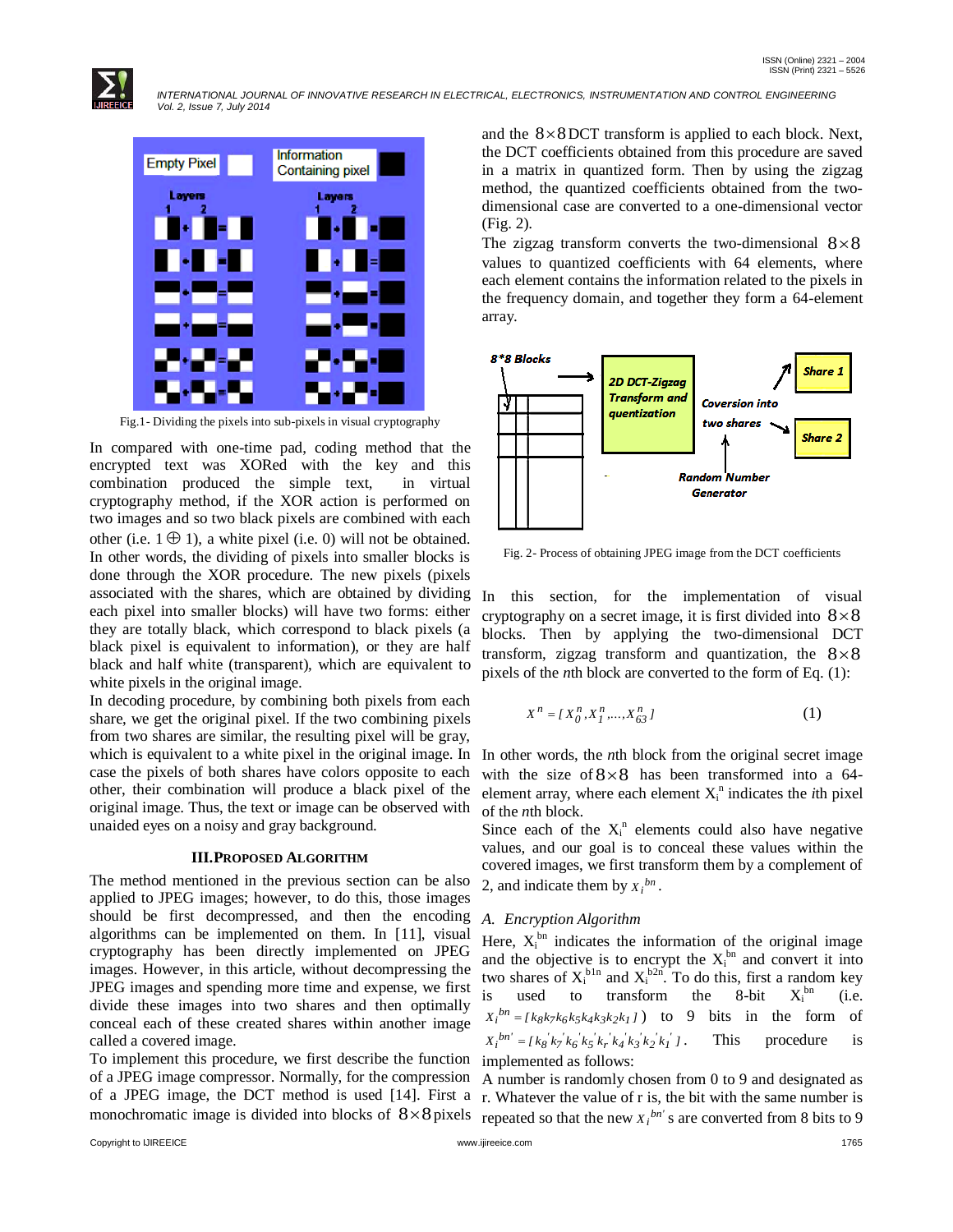

bits. For example, if the chosen r is 4, then the bit of the  $4<sup>th</sup>$ location in  $X_i^{6n}$  is repeated once at the same location, and  $X_i^{bn'}$  is obtained as  $X_i^{bn'} = [k_8 k_7 k_6 k_5 k_4 k_4 k_3 k_2 k_1]$ . From the security perspective, it is observed that if there is no series of random numbers r, the real value of  $k_4$ <sup>'</sup> cannot be accessed in  $X_i^{bn'}$ . Now the new 9-bit  $X_i^b$  is transformed to  $X_i^{b1'}$  and  $X_i^{b2'}$  by the following method, and their bits are determined through Eq. (2):

$$
X_i^{b'} = X_i^{b'} \oplus X_i^{b'} \tag{2}
$$

Here,  $X_i^{b1'}$  and  $X_i^{b2'}$  have 9 bits, and by itself and without knowing the value of r, no information can be extracted from  $X_i^b$ ; whereas by using formula (2) and the random value of

r as the key, the original  $X_i^{b'}$  can be obtained.

So far, two shares of  $X_i^{b1'}$  and  $X_i^{b2'}$  were obtained from  $X_i^b$ (including the specifications of the original image pixels). In the next step, each of the  $X_i^{b1'}$  and  $X_i^{b2'}$  shares should be concealed within images  $V_I$  and  $V_2$  as covered images. Therefore, by using an expansion factor  $m = 2$ , each pixel of images  $V_1$  and  $V_2$  is expanded to 4 sub-pixels, namely, 2  $*$ 2 pixels (Fig. 3). Previous reports used  $m = 3$  and thus, their final image had a size of m\*m (i.e. a 9 fold increase). However, through our innovative approach, we reduced the expansion factor to 2 and as a result, the obtained image increased 4 times instead of 9, which compared to the previous method, reduced the original image size by about 2.25 times. Fig. 3 shows how a pixel from covered image  $V_1$ has been expanded to 4 pixels.

|           | $k - S_1$ |
|-----------|-----------|
| $k + S$ . | $k + S_2$ |

Fig. 3- Expanding each pixel of images  $V_I$  and  $V_2$  to 4 sub-pixels in order to conceal each share of the original secret image in them

The shares of  $X_i^{b1'}$  and  $X_i^{b2'}$ , which have been defined by 9 bits as  $x_i^{bnl} = [k_9k_8k_7k_6k_5k_4k_3k_2k_1]$  and  $x_i^{b2} = [k_9k_8k_7k_6k_5k_4k_3k_2k_1]$ , are separated 3 bits by 3 bits, and the divisions are designated as  $s_1$ ,  $s_2$  and  $s_3$ :

$$
s_1 = k_9 k_8 k_7 \, , \; s_2 = k_6 k_5 k_4 \, , \; s_3 = k_3 k_2 k_1
$$

Copyright to IJIREEICE [www.ijireeice.com](http://www.ijireeice.com/) 1766 Then each one of the  $s_1$ ,  $s_2$  and  $s_3$  are added to the pixels expanded from covered images  $V_1$  and. As is observed in Fig. 3, the initial color of the pixel associated with the original image has been equal to k. However, here we have added 3 pixels, which each one has been summed up with the values of  $s_1$ ,  $s_2$  and  $s_3$ . Since all the pixels have close colors, the image quality is not significantly changed.

## *B. Decryption Algorithm*

To recover the original secret image from the two covered images, first, elements  $X_i^{bn1'}$  and  $X_i^{bn2'}$  should be obtained from these covered images. In order to obtain  $s_1$ ,  $s_2$  and  $s_3$ from the covered images, the values should be calculated from the 4 expanded pixels in covered images  $V_I$  and  $V_2$ .

Then considering Eq. (2), the value of  $X_i^{bn}$  is determined. For example in Fig. 3, a pixel from  $V_i$  has its original color; therefore, the rest of the  $s_1$ ,  $s_2$  and  $s_3$  values and ultimately, the values of  $X_i^{b1}$  and  $X_i^{b2}$  can be easily recovered. In the next step, using the random number series r,  $X_i^{bn'}$  (which is 9 bits) is converted back to its initial 8 bits, and we get to  $X_i^n$ . Finally, by putting each of the pixels together, we obtain series  $X^n = \{X_0^n, X_1^n, \dots, X_{63}^n\}$ . *X*<sup>n</sup>denotes the DCT coefficients of the original secret image from which the original image can be recovered.

#### **IV.SIMULATION RESULTS**

In this section, the presented algorithm for the concealment of colour JPEG images within other covered images and also the method of visual cryptography will be investigated. Here, the image of a ball with the size of 256\*320 pixels is first encrypted into two share pieces of 256\*320 pixels. Each of these shares cannot yield the original secret image by itself; however, by putting these two images together, the original image can be recovered. For higher security purposes, we conceal each of these share images in another image (covered image) with the same size (i.e. 256\*320 pixels). To do this, the algorithm described in the previous section is used.

Fig. 4(a) shows a football. This image has been divided into two share images in Figs. 4(b) and 4(c). It is observed that each of these images is meaningless and it doesn't yield any information regarding the original image. Also in Figs. 5(a) and 5(b) two images with the size of 256\*320 have been shown as covered images. The images of 4(b) and 4(c) have been concealed in the two images of 6(a) and 6(b) using the above algorithm.

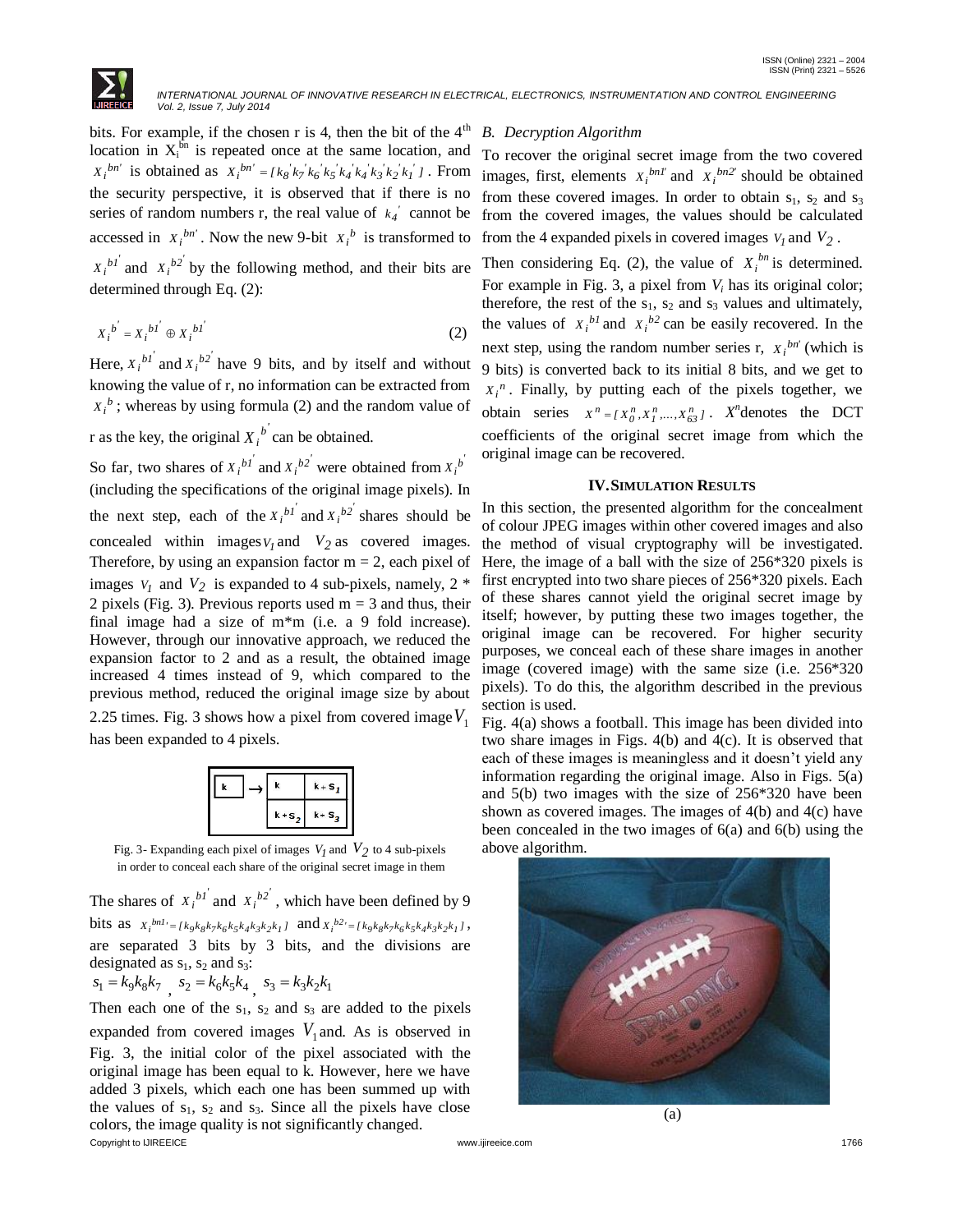

 *INTERNATIONAL JOURNAL OF INNOVATIVE RESEARCH IN ELECTRICAL, ELECTRONICS, INSTRUMENTATION AND CONTROL ENGINEERING Vol. 2, Issue 7, July 2014*





Fig. 4- Original secret image and each of its shares(a) Original secret image (b) First share obtained from the original image (c) Second share obtained from the original image

As can be seen, the size of each covered image has increased 4 times, which is less in comparison to the 9 times of previous methods. One of the advantages of using this method is that the quality of the obtained covered images is much better, even though the size of the image in previous approaches was 9 times higher compared to 4 times higher in the present method. Our method has been compared to the previous methods in Fig. 7. By comparing Fig. 6 (which has been obtained from the presented algorithm) with the other methods it is observed that in the other methods (Fig. 7), there is noise in the covered image; whereas in our covered image, there is no noise. Also, the recovered image has been shown in Fig. 8. It can be seen that there is no significant difference between the quality of the recovered images and that of the original image.





(b) Fig. 5- Covered images (a) and (b) before they are used for concealing





Fig. 6- Covered images (a) and (b) after each share of 4(b) and 4(c) conceal on them